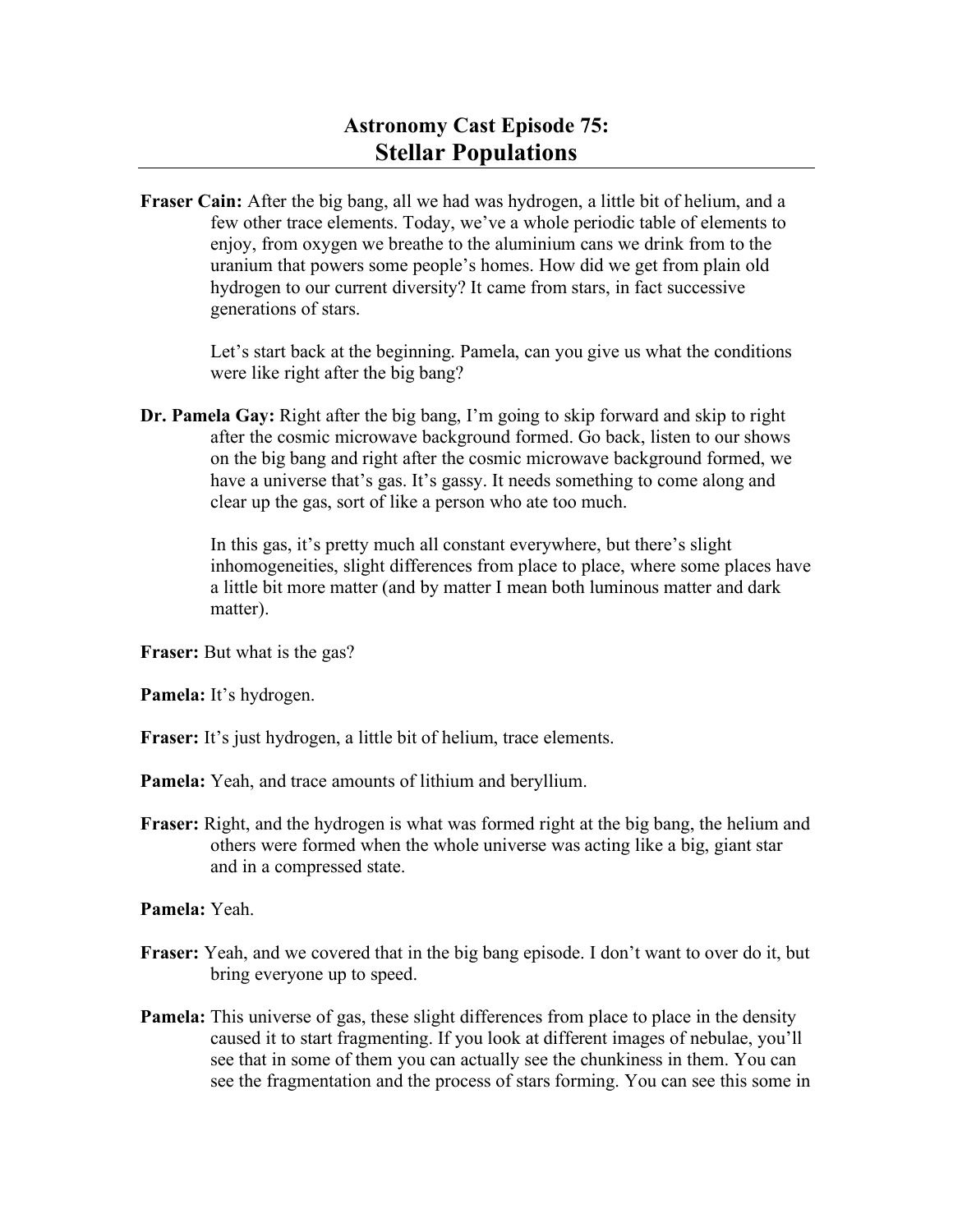the Orion Nebula and the Eagle Nebula. The entire universe was basically one of these giant star forming regions.

Because the universe was only hydrogen, some helium, and trace amounts of lithium and beryllium, the types of stars we have today wouldn't have been able to form. We actually require metals to get small stars. This is because the metals help the energy escape from the star and cool them down. Without that ability to cool off, the stars get really big, really hot, really powerful, and live very short **lives** 

- **Fraser:** But what if you don't have enough gas? Like, right in the beginning the whole universe was a lot more compressed than it is today. I can see how there must have been gigantic quantities of gas that came together in various places, but if you had a small amount of gas, wouldn't that come together as a small amount of star?
- **Pamela:** This is one of those things that there's a lot of debate going on about in the astronomy community. I have to admit that as a community, we aren't of a single mind. Observationally, if there had been any small stars forming, if any stars that were even 80% the size of the Sun, they'd still be hanging around. We'd be able to see them somewhere. Perhaps not in large numbers, but we probably would've found one by now that had this primordial ratio of abundances: had no iron, no carbon. We haven't found any stars like that.
- **Fraser:** Oohh, okay. Right, because a star that's smaller than the Sun is going to burn its fuel more slowly and last a lot longer. It might not even be done its main sequence phase and we would see it. Because the universe is only 13.5 billion years old, we'd look at these stars and go, "that is a 13.5 billion year old star, it must have formed right from those primordial elements".
- **Pamela:** We're not finding those stars.
- **Fraser:** Ever? Not a single star has been found like that?
- **Pamela:** None!

**Fraser:** Really! Huh.

**Pamela:** So, when we do the computer models (well not we – when other people who are far better programmers than I am go off and do the models) they're finding the stars are coming out naturally when you balance all of the thermodynamics, when you balance all of the energy generation and gravity. They're coming out huge, they're coming out hundreds of times the size of the Sun.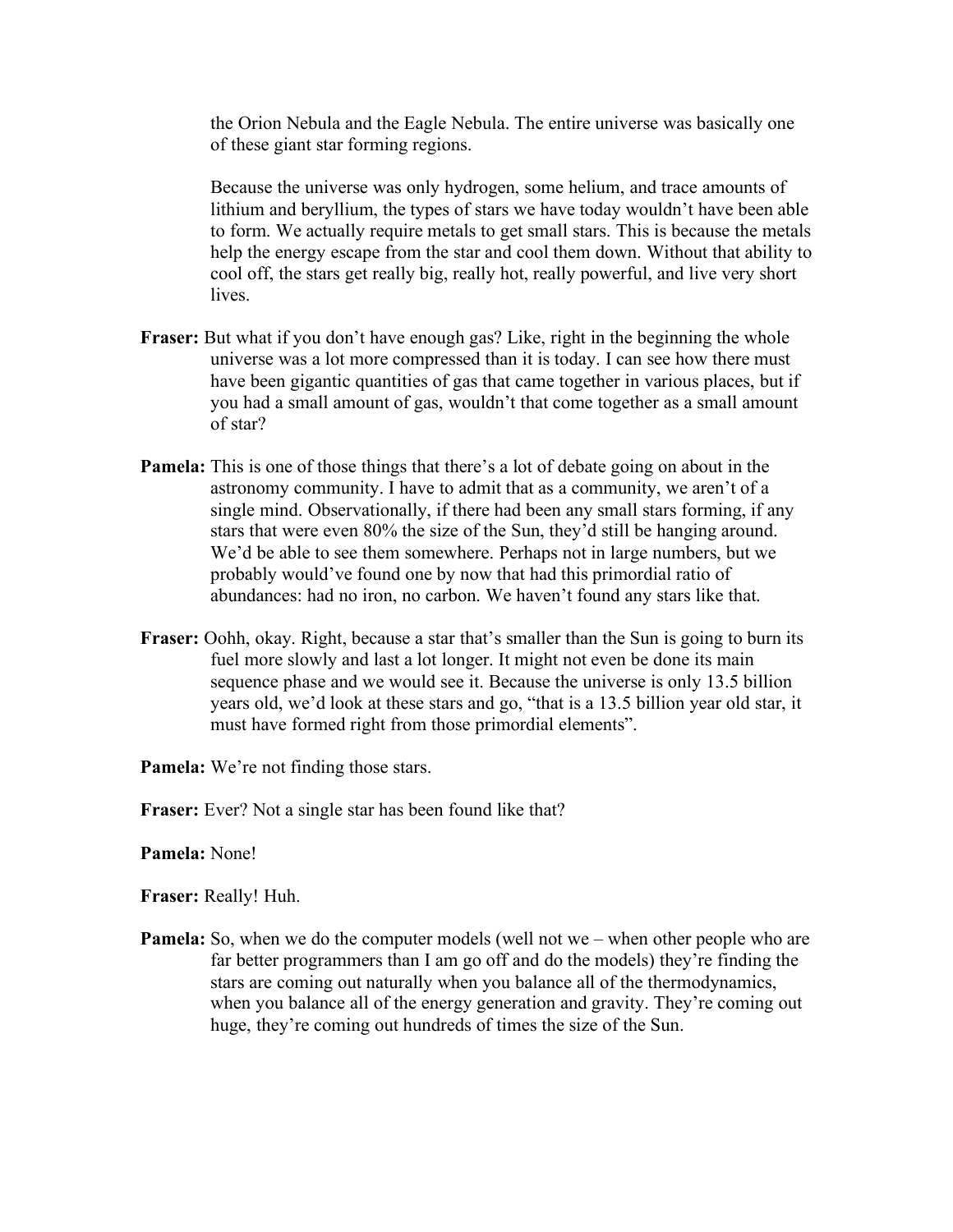- **Fraser:** I don't want to keep going into this obviously the evidence is there. Aren't there clouds of hydrogen still out there in the universe that haven't collapsed yet?
- **Pamela:** Yes, and those clouds that haven't collapsed yet aren't pure. They're not virgin clouds.
- **Fraser:** They've been seeded from other generations of stars.
- **Pamela:** So not all the fuel got used up. Think of it this way: when you're making bread dough on the counter, there's still flour on the counter when you're done. A lot of It goes into making the bread, but you still have leftover bits. In our galaxy, that first generation of stars didn't suck all the gas into star formation, in fact we think that the population II stars, the next generation of stars actually started to form before that first generation of stars had finished lighting up all the gas and clearing it out and making it transparent.
- **Fraser:** Okay, well now you're just skipping to the second chapter. Let's go back to the first chapter here.

**Pamela:** Okay.

- **Fraser:** You've got these gigantic clouds of gas coming together to make monster stars.
- **Pamela:** Monster, monster stars. There's actually a few papers, though I'm not sure I believe them, that say that dark matter might've played a role and these first generation stars might've helped coalesce these giant stars, might've helped seed the early nuclear fusion that was very different from what we get in the Sun. it was a lot hotter because you didn't have any metals to help cool these stars.
- **Fraser:** So let's talk about one of the lifecycles of one of these stars. So the vast cloud of gas with potentially hundreds of times the mass of the Sun comes together to form a star. What kind of star are we looking at here?
- **Pamela:** We're looking at a supergiant. Not too different in some conceptual ideas from the giant stars that we periodically see in star forming regions today. What's different here is in real star forming regions in the modern universe, you might get two or three huge, ginormous, frighteningly scary-large stars. In the early universe, all the stars were like that.
- **Fraser:** Right, so one of these stars would be as big as… is there a theoretical limit? Is there a limit to how big a star can be, and why?
- **Pamela:** There is. The reason that there's a theoretical limit is because you have to look at the balancing of light pressure and gravitational collapse. Once a star gets too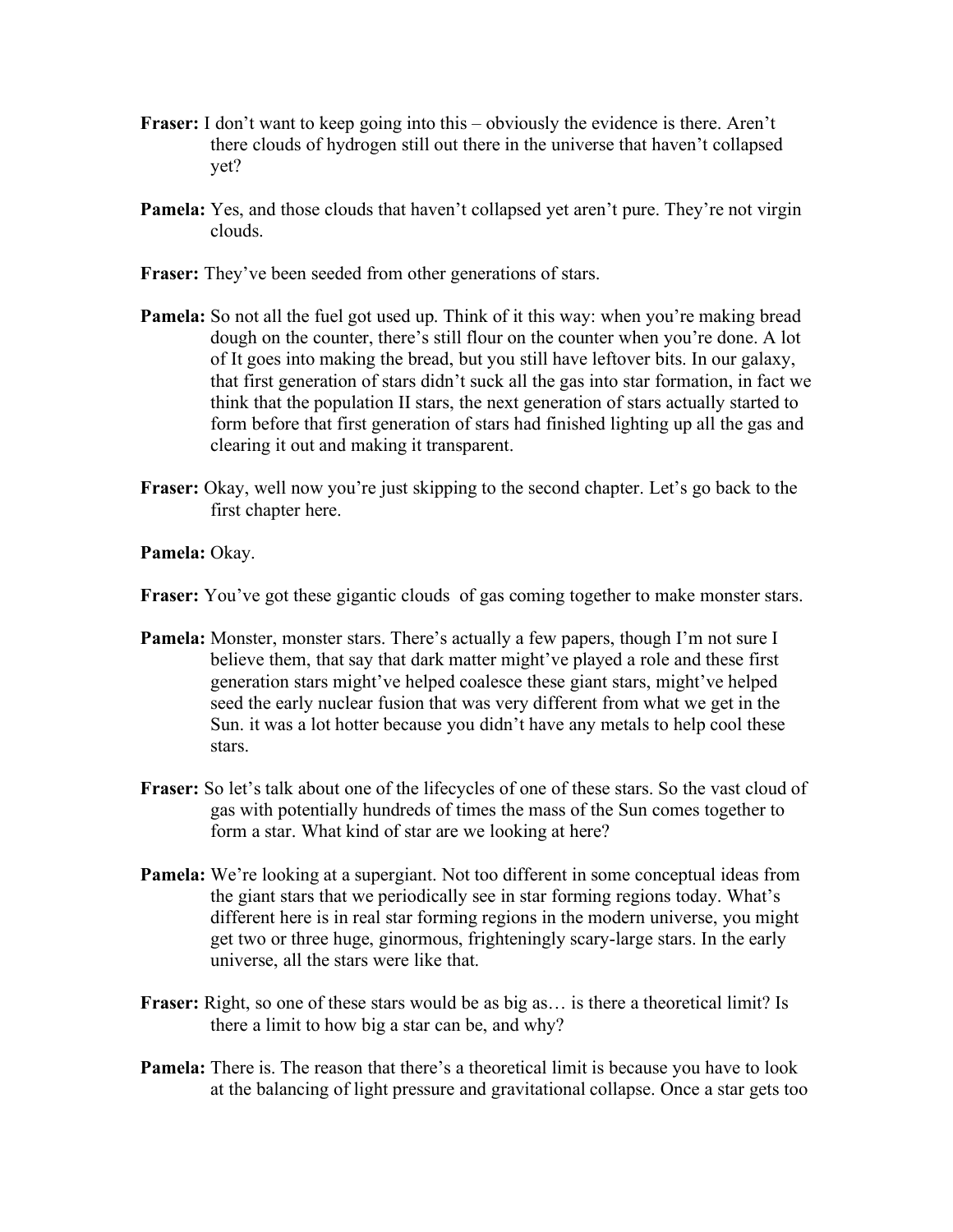big, it starts generating so much light, heat and pressure in the centre of the star that it starts flinging off the outer layers of its atmosphere faster than that stuff can gravitationally collapse in.

- **Fraser:** That's able to actually escape, right?
- **Pamela:** Yeah, so the gas that's trying to become part of the star gets blown away radiated away.
- **Fraser:** Right, and that mass being blown away might bump into other clouds nearby and cause those to collapse. It's almost like you could get a whole pile of the largest possible stars everywhere you looked.

**Pamela:** Exactly.

- **Fraser:** That must have just been insane to see.
- **Pamela:** This lit up our universe. That's the cool thing about it. Up until that moment, all this gas had been like a fog over the entire universe, where even if you were there with a tiny mag-lite, you couldn't see anything because all this gas is opaque and there's nothing creating light.

When these stars turned on, not only did they create light, but the light they created ionized all the gas and made it transparent. It's like some of those new windows they have that you flip a switch and it changes the qualities of the material making the window so it goes from being completely transparent to completely opaque.

- **Fraser:** Okay, so these stars were not only ionizing the gas and making it clear, they also had powerful ultraviolet radiation and stellar winds that were blasting huge cavities in this gas and sort of pushing it all away, clearing out space around the stars.
- **Pamela:** The light itself was changing the properties, the transparency of the gas that wasn't getting pushed out. Stuff's getting blown and moved around. These stars are lighting everything up, and the light they're generating is making the universe transparent all at the same time. It was a tremendously dramatic period in the universe's evolution.
- **Fraser:** Have we actually seen this? Or is this just theoretical?
- **Pamela:** We can see the light of this first generation of stars, but we can't see the individual stars, which is a bit frustrating. There's actually a background glow that's in the infrared that we attribute to the first generation of stars. When we look at certain gravitationally lensed galaxies that are so far back that we couldn't see them if it wasn't for the fact that they're gravitationally lensed, we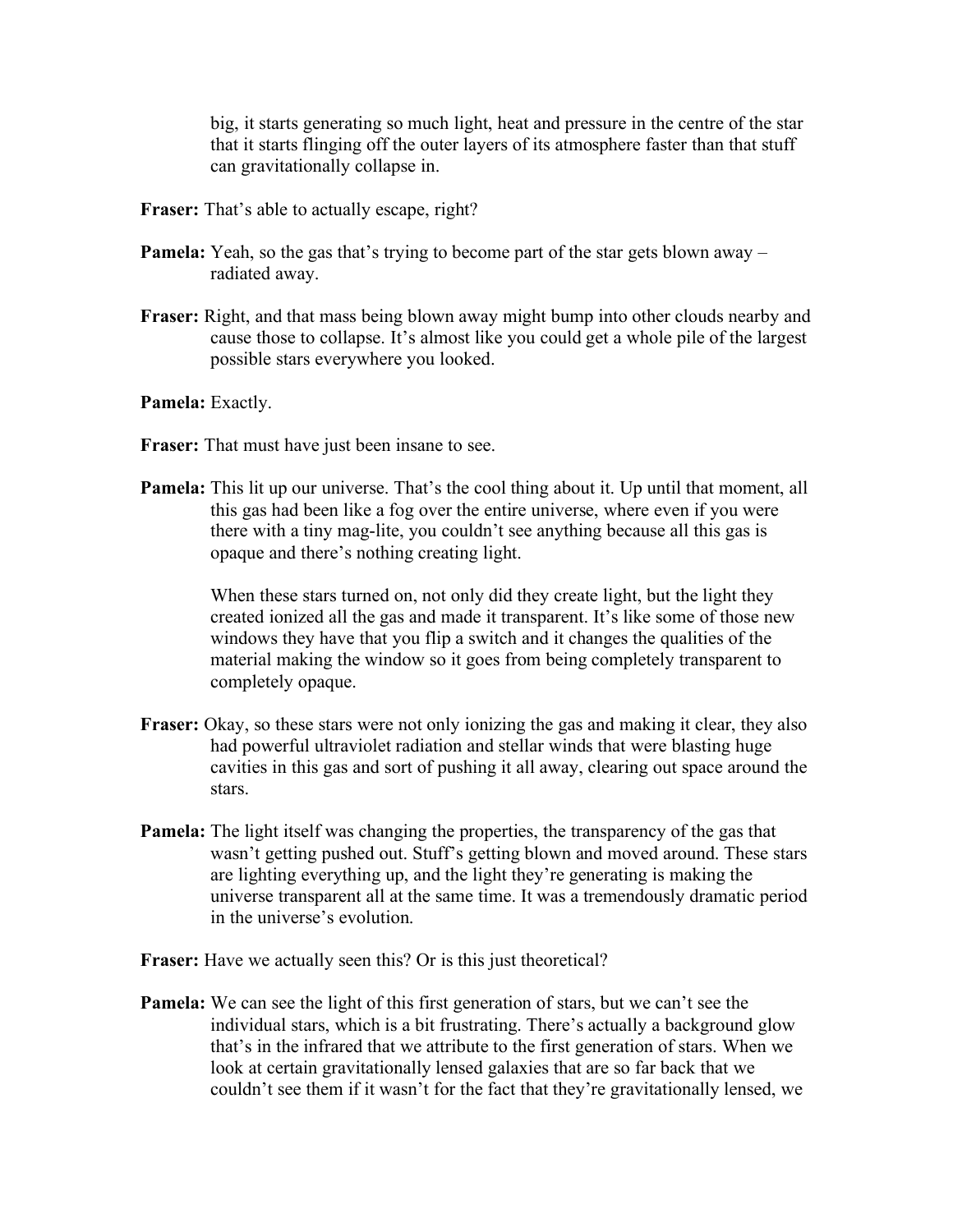can start to get hints of this first generation, this first round of star formation taking place.

- **Fraser:** One thing you mentioned they're in infrared. Why are they in infrared? They must be really hot stars pumping out ultraviolet radiation. Why would they be in infrared?
- **Pamela:** This is the crazy thing. Because of the universe's expansion, things like the cosmic microwave background weren't emitted in the microwave – it just arrived in the microwave. Light from most distant galaxies we see in the red, but it didn't start off there. In a lot of cases it started off in the ultraviolet. The same is true of extremely hot stars. They were extreme ultraviolet emitters, but as their light has travelled through the expanding universe, the wavelengths have gotten expanded, the velocities have Doppler-shifted everything. By the time the light gets to us it's in the infrared.
- **Fraser:** These stars must not have lasted long.
- **Pamela:** Only a few million years. It was a quick birth, a quick death and because of them the next generation of stars that were born were kind of neat. One of the weird things about this first generation of stars is they didn't create all the elements equally. For instance, they didn't do a lot of carbon or oxygen creation. What was left behind by this first generation of stars was a lot of iron.
- **Fraser:** So in the final stages, as they died as supernovae, they went through the same process, fused heavier and heavier elements, hit iron… is that right?
- **Pamela:** They hit iron and that was the signature they left behind. When we look at the next generation of stars that formed them, we see stars that have extremely low carbon and oxygen abundances compared to their iron abundances. All of their metals are extremely, extremely low.
- **Fraser:** We've got this second generation of stars that formed out of the rubble leftover from that first generation. Once again, it's kind of astonishing when you think about it. The gas cooled down to the point that they started to gather into stars and after a couple millions of years, that whole time period was over. You had the next generation – the population II stars.
- **Pamela:** That next generation of stars started forming before the first generation of stars was finished living. So you did have overlap between the generations.
- **Fraser:** Right, so that first generation is called population III, right?
- **Pamela:** We do generally refer to it as population III, though there are some sloppy individuals (and I have to admit I'm one of them occasionally) that refers to the most metal-poor stars that we find, the ones that have truly aberrant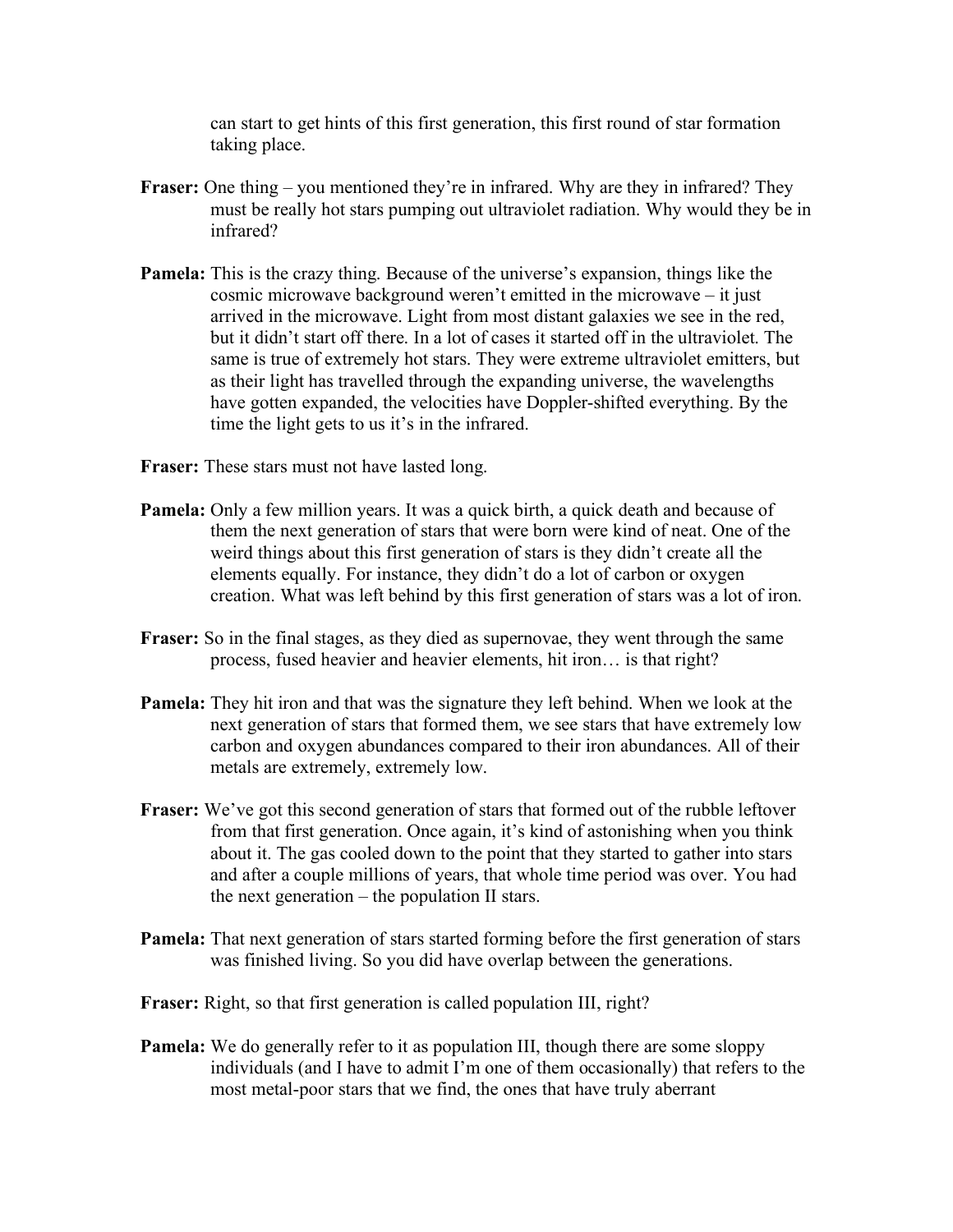metallicities, that had to have their parents be that first generation stars, also sometimes get lumped in with population III.

**Fraser:** Right. That first generation of stars, some of them are still alive, while others had detonated and that's where the ones that had already detonated… their material started to form this next generation of stars while the first generation was still around.

**Pamela:** Yeah.

**Fraser:** Right. The overlap.

- **Pamela:** We have this fascinating mixture. We've actually found two stars that we think belong to this very next generation of stars. They've terribly boring names: HE0107-5240 and HE1327-2326. These stars have iron abundances that are 200-300 times smaller than the iron amount found in the Sun, which is pretty spectacular.
- **Fraser:** Would this second generation of stars have the same problem as that first generation? They'd still be fairly hydrogen-rich, so they would probably want to be fairly large – is that right?
- **Pamela:** They're going to have different temperatures as a function of size. They're always going to run a little bit hot. Take a mass the size of the Sun, and you're going to get a star a little bit hotter, a little bit bluer than the Sun. you're still able to start getting the smaller stars though.
- **Fraser:** Shouldn't you have the same problem? Shouldn't we see these stars everywhere, if smaller stars were possible? Since we've only found two, they probably didn't happen so much – or didn't last. They blew up too.
- **Pamela:** This is one of the things we just don't know. We do refer to this as the missing G-dwarf star. We're missing stars the size of the Sun that should be out there and aren't. We're not sure why there aren't as many as we would expect, and part of this is knowing where they'd be located.

We are still sorting out the problem of how galaxies form. It could be that these stars are simply so far out in the halo that they very rarely get close enough that we can see these little tiny things well enough to get spectra to look for their extremely low mass.

- **Fraser:** Okay, give me a bit of a contrast. What would a population II star look like compared to a population I star?
- **Pamela:** Well, at first glance you can't tell that big a difference. They do have slightly different colours, as a function of their mass. But then you have to build and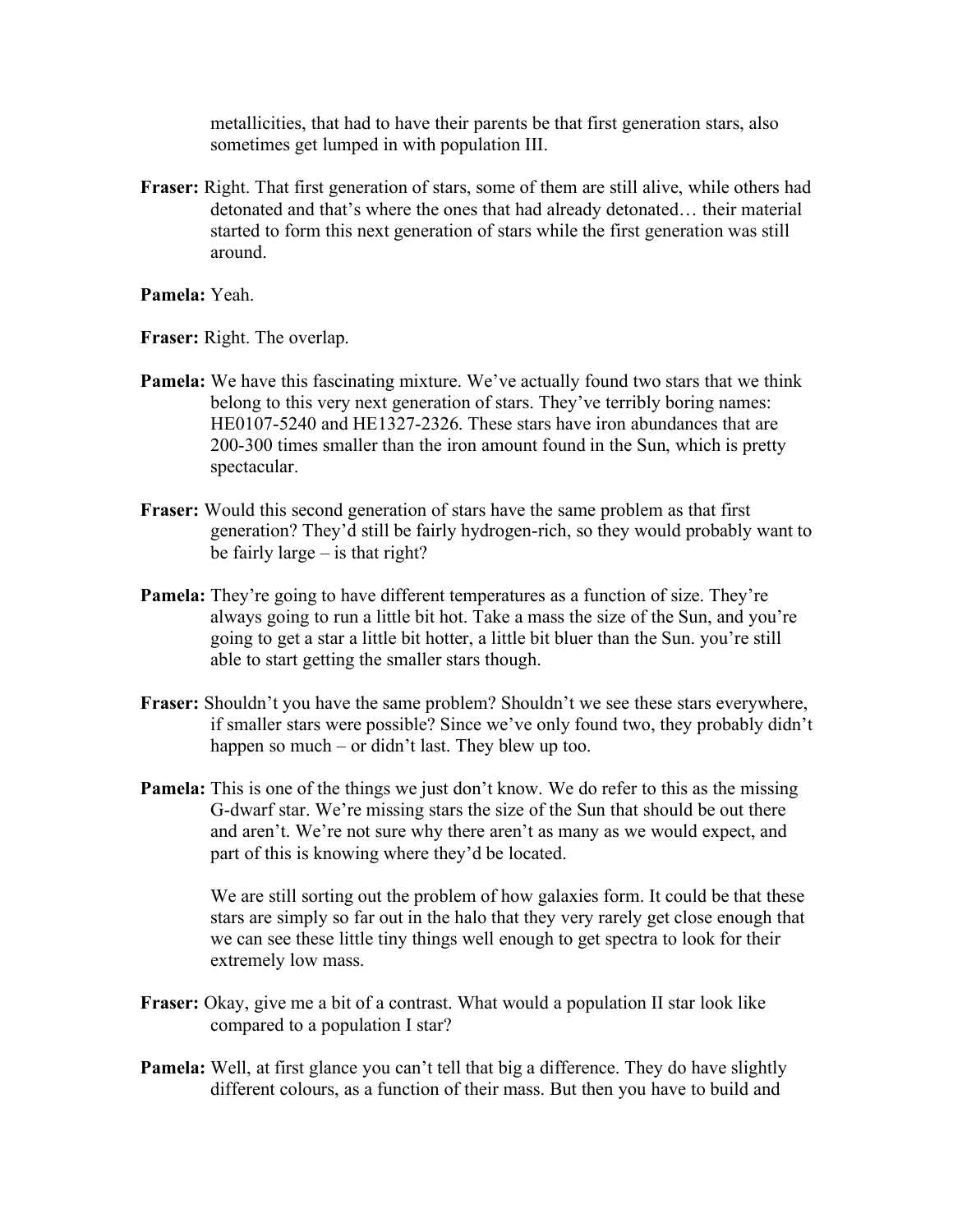measure their mass. So if you're simply looking at two stars on the sky and all you have is a picture, you can't tell the difference.

Where you have to start looking for the difference is we take what are called spectra that spread the light out into a very detailed rainbow. This allows us to look for gaps in the rainbow that are caused by absorption of certain atoms of certain colours of light. Different atoms have specific fingerprints on what colours of light they absorb and emit.

We can determine what chemicals make up a star based on their intricate fingerprints. This is a very precise science, but it requires huge telescopes and a lot of time on those huge telescopes. If you're trying to pore through thousands of stars, that can be a lifetime's worth of work sometimes. So we're working on poring through the stars in the outer parts of the Milky Way, looking to see if we can find these extremely metal-poor stars.

We do look for hints in the colour: there are different fingerprints where if you use a filter when you look in just the red light, it might have a bunch of lines in the red light that caused the red light to be a little bit lower than the blue light when you also compare the green light. So you start using multiple filters and sorting things out and you can start to make guesses.

- **Fraser:** Can you look at a galaxy as a whole and then say that whole galaxy seems fairly metal-poor?
- **Pamela:** Not so much. There's so many things involved in the light from galaxies that you can't just get the metallicity of a galaxy.

**Fraser:** Right.

- **Pamela:** You have light coming from nebulae, individual stars, random high-energy events, all of these different sources make it hard to get a big picture until you start to take detailed spectra. Then we're just basically looking at fingerprints and saying that's the fingerprint of carbon or iron and looking to see how they're layered on top of each other, which one's stronger, which one's weaker.
- **Fraser:** Okay. So we've got this second population of stars. Was that one quick round, or would stars stay in that population II through successive generations?
- **Pamela:** There were successive generations of population II stars. It's actually kind of fuzzy to define what makes a population II star and what makes a population I star.
- **Fraser:** That's just all astronomy, right?

[laughter]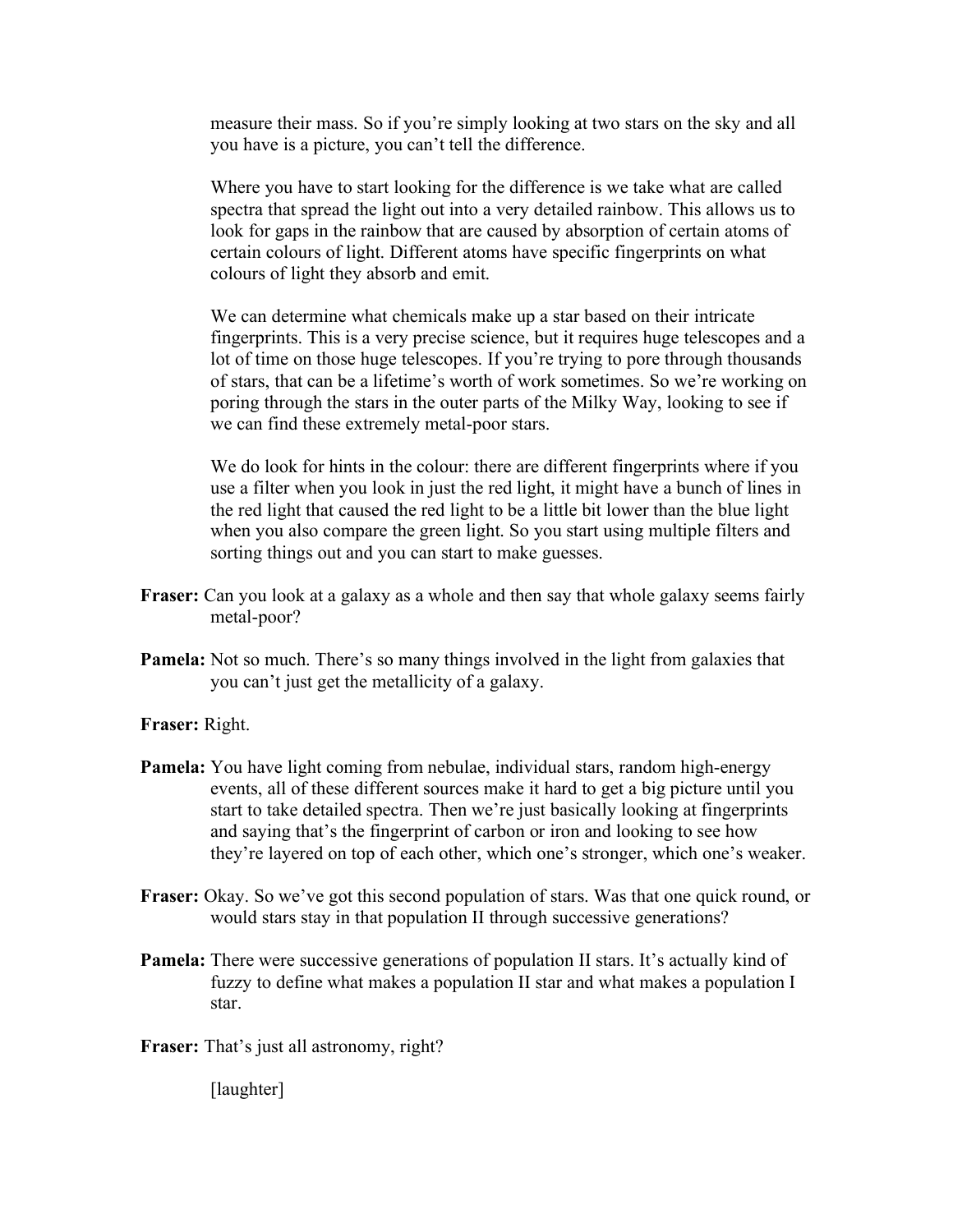What's a planet?

**Pamela:** So now we start getting into much fuzzier definitions. With population III, at its core, it's the first generation of stars. Population II stars, these are made out of leftover materials, recycled materials. You start to see the abundances changing. The amount of carbon related to iron starts changing.

> We also look at where they're located. Part of the definition of a population II star is they're in the halo of the Milky Way. they're in globular clusters. They're in places other than where our Sun is. So you also get a kinematical definition, but how do you apply that when you're looking at a small galaxy that's spherical with all the stars mixed together?

> So we do have chemical definitions still. In general, the breaking point is when you start to get objects that are two or three times less metal-rich than the Sun. Mileage may vary on that definition. You start to get into some fuzziness as you get more and more metal-rich – is it population II or population I? Different people will give you different answers.

- **Fraser:** Right, okay. Let's say these things have died, some exploded as supernova, some are still going, but the ones that exploded as supernova spread their elements out. When do we hit population I then?
- **Pamela:** We have different ways of making the definition. You start getting population I when you get the disk of the galaxy starting to form. The stars in the disk of the Milky Way – these are what we call population I stars. The stars that are like our Sun in some ways.

You also start to get population I when you start getting metallicities – when you start getting carbon, oxygen, iron contents that are within a factor of two or three of the Sun.

These are the stars that can start forming planets. That's not part of the official definition, but that's what we're finding. When you look at population I stars, they can have planets. We aren't finding any planets around population II stars.

**Fraser:** Hmm. Why not?

**Pamela:** Well, it's these metals, these carbon atoms and all these atoms that are heavier than helium. They start to chunk up and form planets. You need these extra elements, these heavier objects that hang out, outside of the solar nebula's inner glowing, fusing part that becomes the proto-star, to start forming planets. Without the heavier objects, you don't generally get hydrogen-pure versions of Jupiter. You need to have other things in it. Planets are formed in that third magical generation.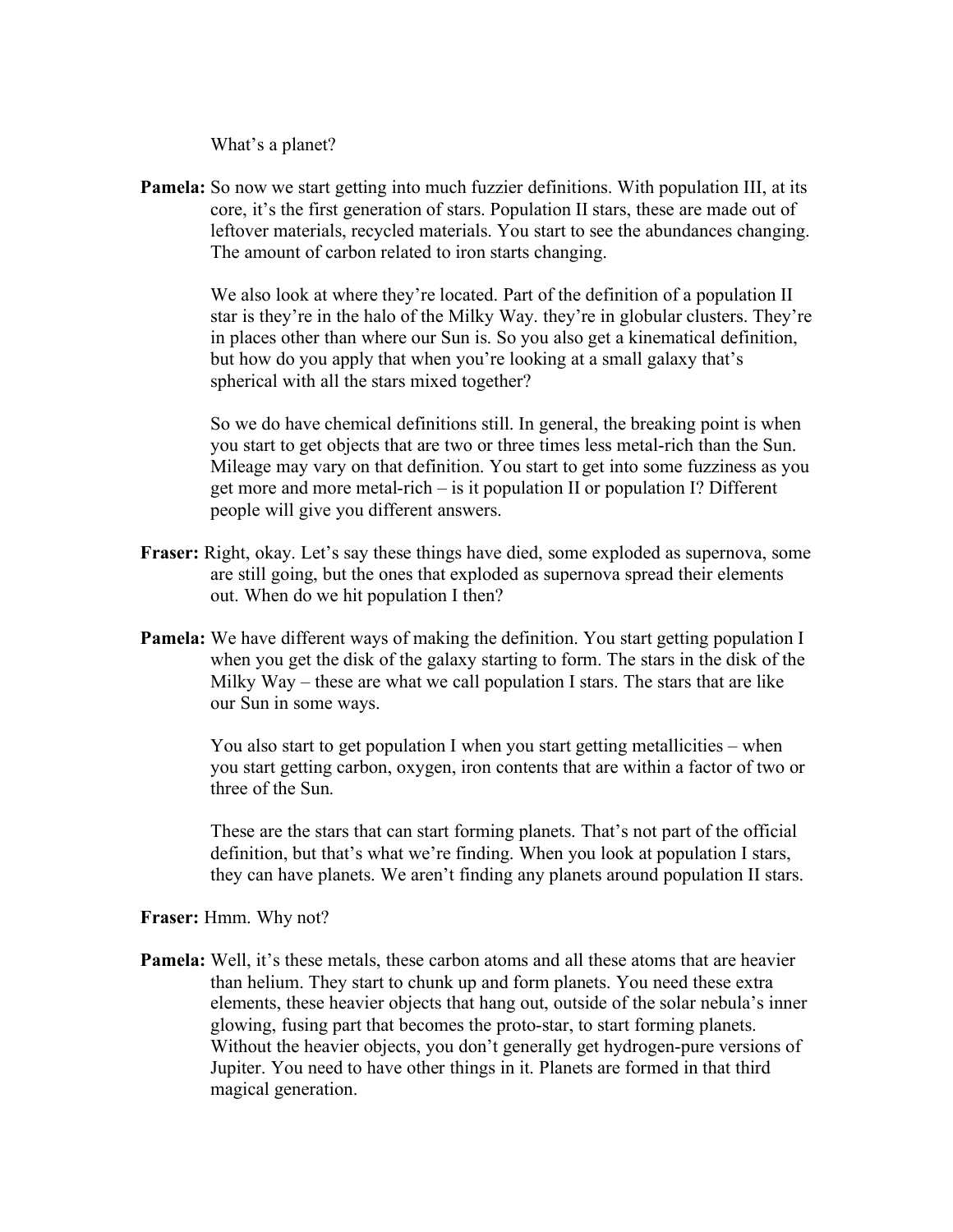**Fraser:** Right. That's where we are, right? The Sun is of that group.

- **Pamela:** The Sun is one of the most metal-rich stars out there. We go from stars in the population II in these two most metal-poor objects we know of, with 200-300 thousand times less metal than the Sun to those in the population II that are 10 times less metal-rich than the Sun. The most metal-rich things we know of are only three and a half times more metal-rich than the Sun. So you go from 300 thousand times less to three and a half more, and not more than that.
- **Fraser:** I wonder what impact having heavy metals in the solar nebula had as an influence on the planets and life. I wonder where – we might not even be able to get terrestrial planets.
- **Pamela:** This is what we're trying to figure out. This is something we have to answer observationally, and where future programs like Darwin and the Terrestrial Planet Finder start to become so important. We can look out and say, "that star has this amount of iron/carbon/oxygen and it has a rocky planet. This star that has a little bit less has no planets at all."
- **Fraser:** Right. We can't see rocky planets apart from going around pulsars.

## **Pamela:** Right.

**Fraser:** So it's really hard to do. But we're close – there's Darwin, potentially the Terrestrial Planet Finder and I know there's a whole series of ground-based techniques that people are starting to develop: some super-large telescopes that we talked about, telescopes in Antarctica.

> We should, within the next decade, start finding these terrestrial-sized planets, and I guess we can map them together. We might say that if a star has exactly this much metal or more, it will have terrestrial planets, and if not then it won't. then we could just stop looking for planets around certain kinds of stars.

**Pamela:** This is one of the most interesting but also one of the hardest things to deal with. We live right in the centre of the metal-rich area of the galaxy. It's easiest for us to look for planets around nearby stars. All the nearby stars unfortunately are just like us.

> So when we start asking the question, "how different can a star be and still form planets?" now we have to start looking at things that are uncomfortably far away. It's going to take more technology. There are some people who have already done some pretty good work ruling out certain places.

The Hubble Space Telescope did a long campaign looking at the globular cluster M15 (I think). In looking at it, they're taking round after round after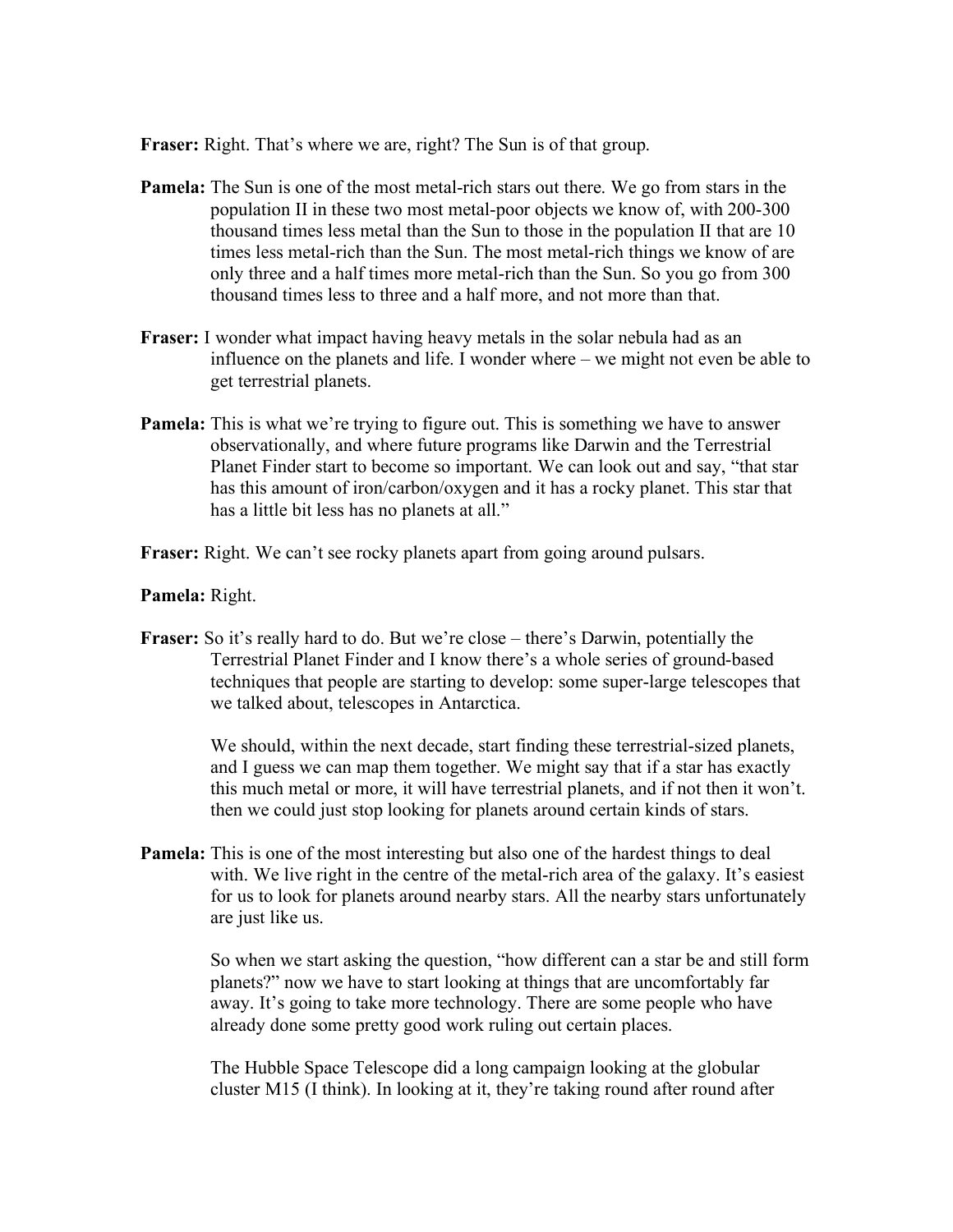round of images. If there had been any planets transiting stars passing in front and causing the light to get a little bit fainter, they would've seen it. There was no evidence in their work that showed transits. They found some variable stars, lots of binary stars, but they didn't find transiting planets.

**Fraser:** So they're finding to put some limits on this.

- **Pamela:** Yeah. Scott Gaudy's also done a lot of work on this: looking at different clusters of stars and seeing what he could rule out with his team of observers. Every time these people have looked at large populations that have lower metallicities, no planets have been found.
- **Fraser:** Is there a limit to how much metal a star could have and still be a star?
- **Pamela:** This is another question. We're still trying to figure out how to answer. We don't have any to observe.

As you add more and more metals, it allows the star to radiate away its energy much more efficiently. It cools the star down and makes it harder for it to build up temperatures in the centre. It could be that there's a limit eventually, but in the interim you can just build the star a little bit bigger and the temperature will get hotter as you end up with more mass.

It's this balancing line between effectively having smaller stars with some (but not a lot of) metals and are able to effectively cool but still be hot enough to burn. Then you start cooling too efficiently, so you need to build the star up a little bit more.

- **Fraser:** I want to go back to the beginning for a second. With the James Webb Telescope, which is going to be a much more powerful version of Hubble, but specifically designed to look at the infrared… it should be able to look back at some of those most distant stars and galaxies. Is it going to be able to sense the population III stars?
- **Pamela:** Only in terms of their aggregate properties. They're so far away that you'll never be able to make out individual stars. Not with James Webb.
- **Fraser:** Right, they're going to be 13.5 billion light years away.
- **Pamela:** Right. We struggle to see individual stars in our local universe. It will be able to look and see this little tiny blob of light is a galaxy that's light-output can only be described by these giant stars that we can't see individually. We're going to get there, we just aren't going to be able to get all the way there. That's always frustrating, but you can figure out the shape of an elephant if you have enough blind men observing it and they talk to one another effectively. Astronomers are pretty good at talking to one another.